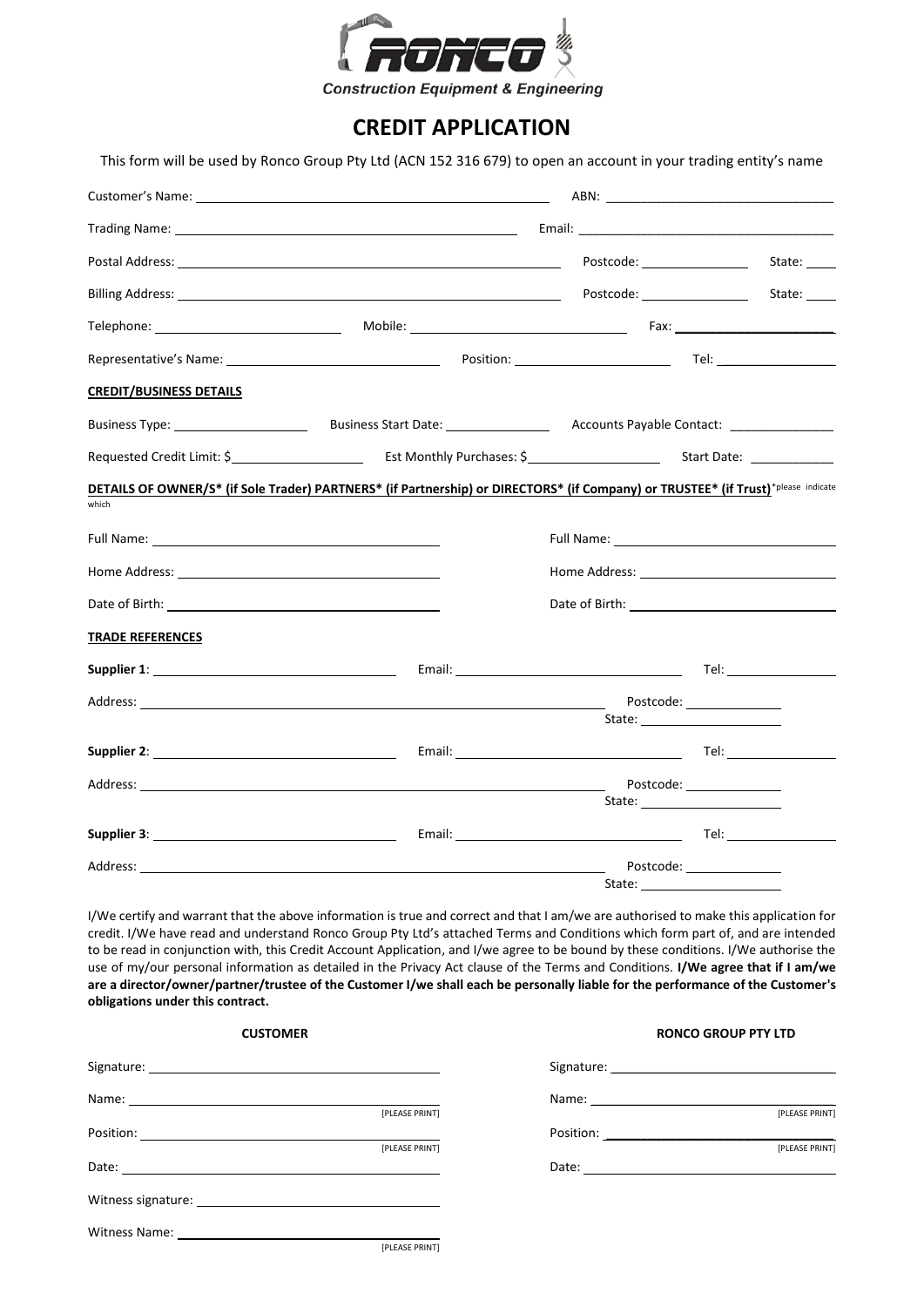

## **DEED OF GUARANTEE AND INDEMNITY**

This Deed is made on the date shown in the Reference Schedule between:

The Person or Persons named in the Reference Schedule as the Guarantors (and if more than one then jointly and severally) ("**Guarantors**")

and

**RONCO GROUP PTY LTD (ACN 152 316 679)** of 33 Valencia Way, Maddington WA 6109 ("**Supplier**")

### **BACKGROUND**

The Guarantors are directors, managers and/or shareholders of the Customer.

The Supplier and the Customer are proposing to enter into the Contract at the request of the Guarantors.

The Supplier agrees to enter into the Contract on the condition that the Guarantors enter into this Deed.

### **IMPORTANT INFORMATION**

When the Guarantors sign this deed as Guarantor, they enter into a binding legal obligation.

- The Guarantors become liable to the Supplier as well as, or instead of, the Customer, jointly and severally with each other Guarantor.
- The Guarantors will be liable for all existing and future amounts owed to the Supplier by the Customer to the Supplier unless this Deed indicates that the liability is limited. Such amounts include:
	- o amounts owed by the Customer alone or together with others;
	- o any amounts owing to the Supplier by the Customer under the Contract or other instrument, including amounts currently owing;
	- o interest, fees and other amounts payable in relation to the amounts referred to above; and
	- o any amounts that the Supplier is able to recover or claim from the Customer or that the Supplier gets in a Court judgment against the Customer.
- If the Supplier has agreed to limit the amount of the guarantee, this will be stated in the Reference Schedule. The Guarantors may ask for a limit to be included in this guarantee, but the Supplier does not have to agree to it being included.
- The Supplier does not have to ask the Customer to repay any money owing before asking the Guarantors to pay.
- The Supplier does not have to inform the Guarantors of any repayment difficulties the Customer is having before asking the Guarantors to pay.
- The Supplier can extend or increase any credit amount to the Customer without getting the Guarantors' consent.
- The Guarantors cannot revoke this guarantee once they sign this Deed.
- The Supplier strongly recommends that, before signing this deed, the Guarantors:
	- o read and make sure they understand this Deed; and
	- o obtain legal advice from a suitably experienced lawyer who does not act for the Supplier or the Customer.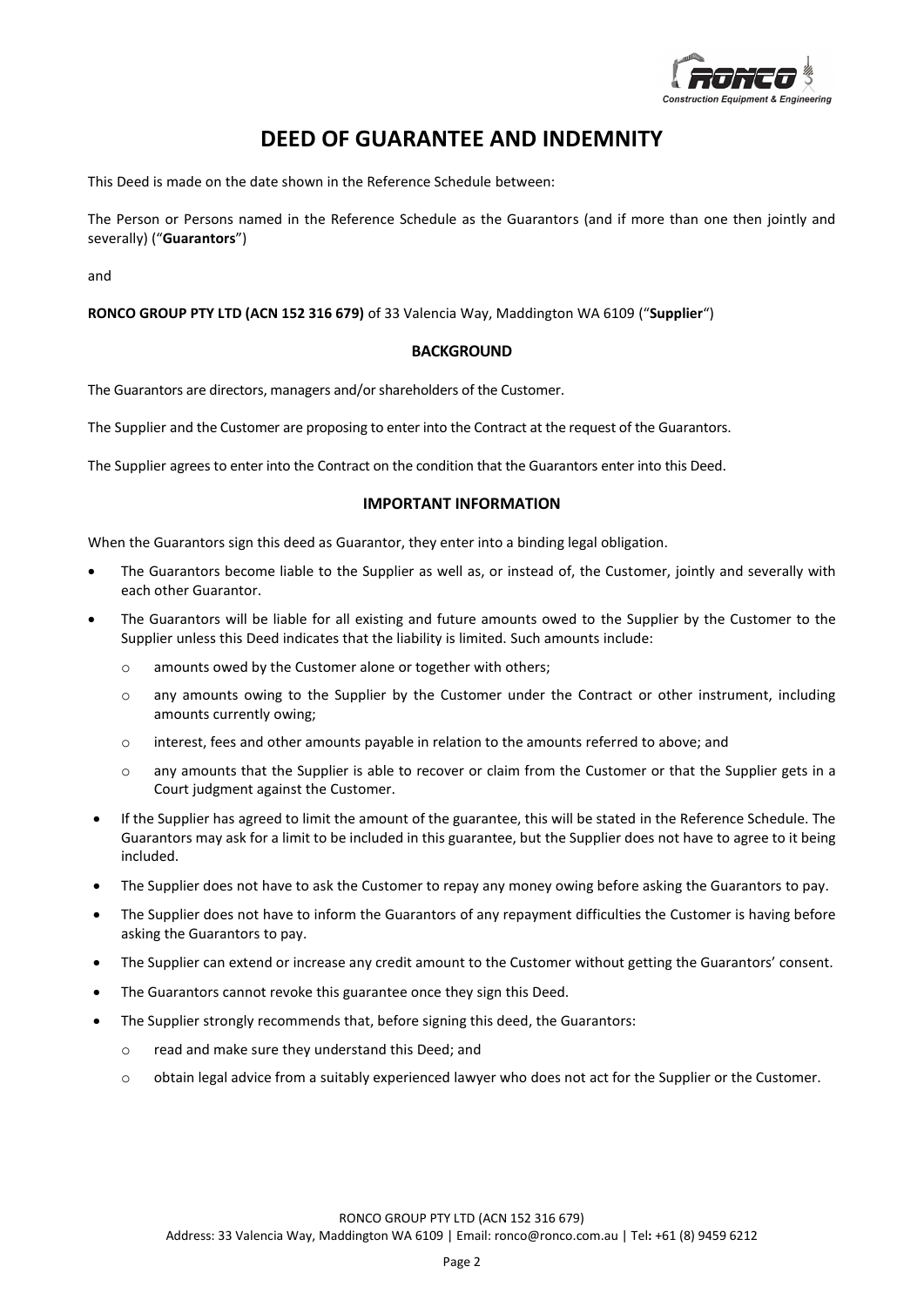

## **DEED OF GUARANTEE AND INDEMNITY**

| <b>Date of this Deed</b>                                  |                                                                                                                                                                                                                 |  |                |          |  |
|-----------------------------------------------------------|-----------------------------------------------------------------------------------------------------------------------------------------------------------------------------------------------------------------|--|----------------|----------|--|
| <b>Guarantors</b>                                         | Name                                                                                                                                                                                                            |  |                |          |  |
|                                                           | ACN (if company)                                                                                                                                                                                                |  | ABN (if trust) |          |  |
|                                                           | Address                                                                                                                                                                                                         |  |                |          |  |
|                                                           | Date of Birth                                                                                                                                                                                                   |  |                |          |  |
|                                                           | Phone                                                                                                                                                                                                           |  | Fax            |          |  |
|                                                           | Email                                                                                                                                                                                                           |  |                |          |  |
|                                                           | Name                                                                                                                                                                                                            |  |                |          |  |
|                                                           | ACN (if company)                                                                                                                                                                                                |  | ABN (if trust) |          |  |
|                                                           | Address                                                                                                                                                                                                         |  |                |          |  |
|                                                           | Date of Birth                                                                                                                                                                                                   |  |                |          |  |
|                                                           | Phone                                                                                                                                                                                                           |  | Fax            |          |  |
|                                                           | Email                                                                                                                                                                                                           |  |                |          |  |
| <b>Customer</b>                                           | Name                                                                                                                                                                                                            |  |                |          |  |
|                                                           | <b>ACN</b>                                                                                                                                                                                                      |  |                |          |  |
|                                                           | <b>Trading Name</b>                                                                                                                                                                                             |  |                |          |  |
|                                                           | Address                                                                                                                                                                                                         |  |                |          |  |
|                                                           | <b>Contact Name</b>                                                                                                                                                                                             |  |                | Position |  |
|                                                           | Phone                                                                                                                                                                                                           |  | Email          |          |  |
| <b>Contract</b>                                           | Supply of Goods and Services Agreement and all annexures and attachments (including any<br>contracts that the parties entered before the execution of this Deed) made between the Supplier<br>and the Customer. |  |                |          |  |
| <b>Limitation of</b><br>Guarantors'<br>Liability (cl 2.8) | Not applicable.                                                                                                                                                                                                 |  |                |          |  |

## **REFERENCE SCHEDULE**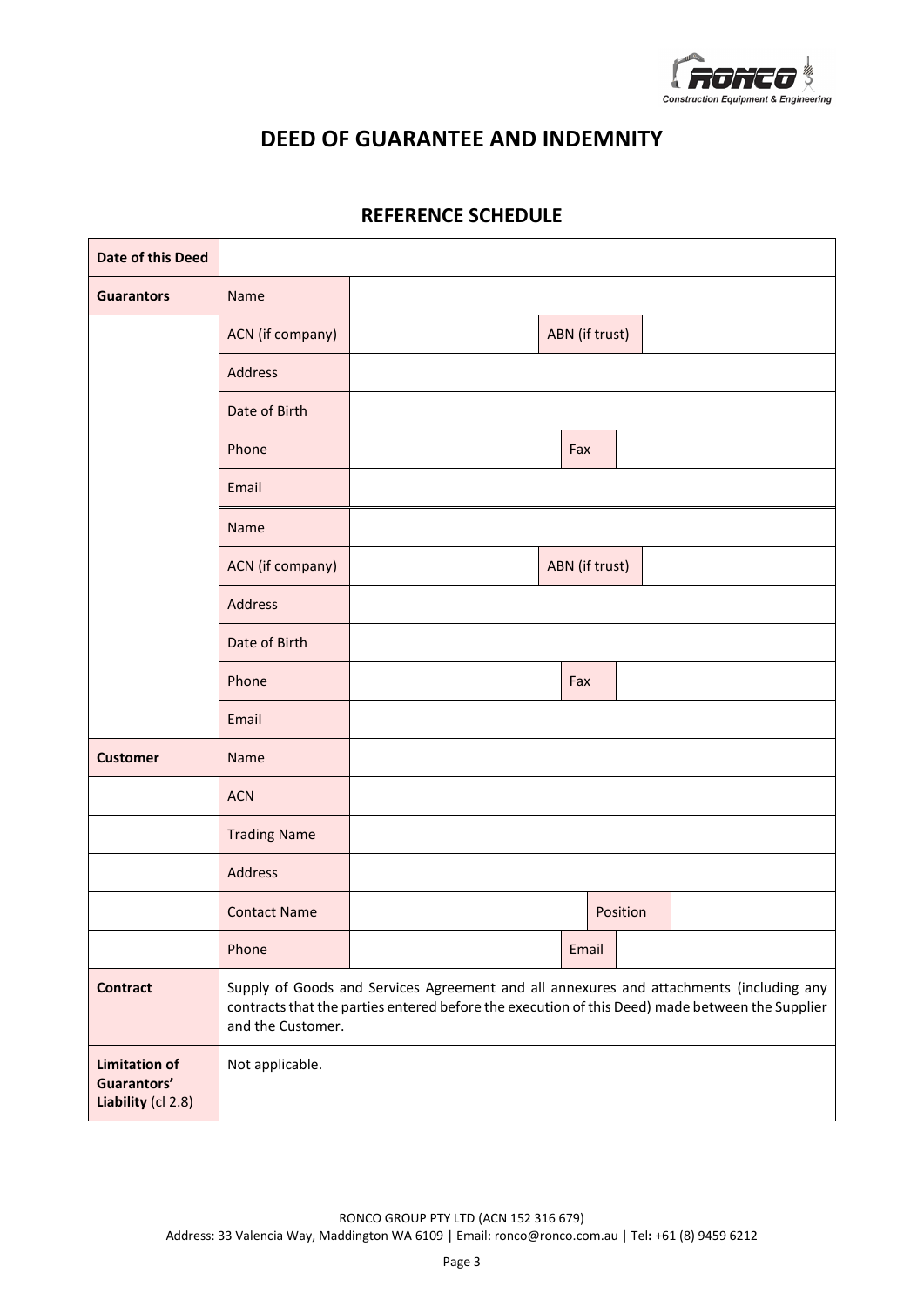

# **DEED OF GUARANTEE AND INDEMNITY**

## **COVENANTS**

#### $1.$ **DEFINITIONS AND INTERPRETATION**

#### **1.1 Definitions**

In this Deed, unless the context otherwise requires:

**Business Day** means a day that is not a Saturday, Sunday or public holiday in Perth, Western Australia.

**Contract** means the contract or agreement attached to this Deed and described in the Reference Schedule.

**Customer** means the person or persons named as the Customer in the Reference Schedule.

**Guarantors** mean the Party or Parties names as Guarantors in the Reference Schedule.

**Party** means a party to this Deed.

**Personal Property Securities Act** or **PPSA** means the *Personal Property Securities Act 2009* (Cth).

**Reference Schedule** means the schedule on page 2 of this Deed.

**Security Agreement, Financing Statement, Financing Change Statement, Personal Property, All Present and After Acquired Personal Property, Registration** and **Security Interest** have the meanings given to them in the Personal Property Securities Act.

**Supplier** means RONCO GROUP PTY LTD (ACN 152 316 679) of 33 Valencia Way, Maddington WA 6109.

#### **1.2 Interpretation**

In this Deed, the following rules of interpretation apply unless the contrary intention appears:

- (a) Headings are for convenience only and do not affect the interpretation of this Deed.
- (b) The singular includes the plural and vice versa.
- Words that are gender neutral or gender specific include each gender.
- Where a word or phrase is given a particular meaning, other parts of speech and grammatical forms of that word or phrase have corresponding meanings.
- A reference to:
	- $(i)$ "includes" means without limitation
	- $(ii)$ a person includes a natural person, partnership, joint venture, government agency, association, corporation or other body corporate;
	- $(iii)$ a Party includes its successors and permitted assigns;
	- $(iv)$ a document includes all amendments or supplements to that document;
	- a clause, term, schedule or attachment is a reference to a clause, term, schedule or attachment to  $(v)$ this Deed;
	- $(vi)$ this Deed includes all schedules and attachments to it;
	- $(vii)$ an agreement other than this Deed includes an undertaking, or legally enforceable arrangement or understanding, whether or not in writing;
	- (viii) any Act of Parliament includes any amendments or re-enactments of the same or any Regulations made under that Act; and
	- $(ix)$ a monetary amount is to Australian dollars (\$AUD).

#### RONCO GROUP PTY LTD (ACN 152 316 679)

Address: 33 Valencia Way, Maddington WA 6109 | Email: ronco@ronco.com.au | Tel**:** +61 (8) 9459 6212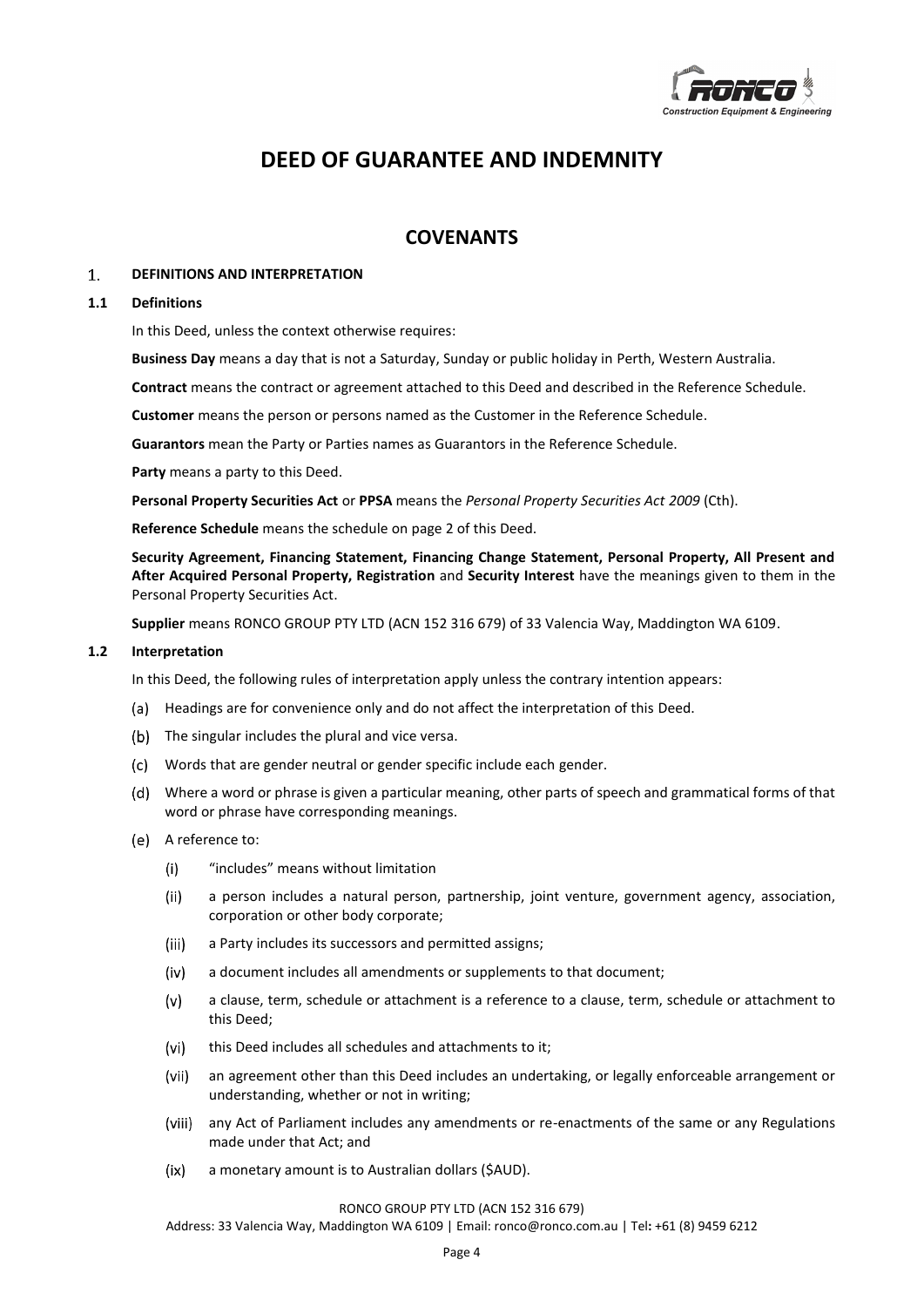

- An agreement on the part of two or more persons binds them jointly and severally.
- When the day on which something must be done is not a Business Day, that thing must be done on the following Business Day.
- (h) No rule of construction applies to the disadvantage of a Party because that Party was responsible for the preparation of this Deed or any part of it.

#### $2.$ **GUARANTEE**

In consideration of the Supplier entering into the Contract at the Guarantors' request, the Guarantors jointly and severally:

- Guarantee the due performance by the Customer of all the Customer's obligations under the Contract including the payment by the Customer to the Supplier of all monies owing by the Customer to the Supplier under the Contract (including any monies that the Customer owes to the Supplier before this Deed is executed) at the times and in the manner provided in the Contract.
- As a separate and severable covenant, agree to indemnify the Supplier and keep it indemnified from and against all losses, costs, charges and expenses whatsoever including all legal costs on a solicitor and own client basis which the Supplier may suffer or incur by reason of the failure or default of the Customer to pay all monies to be paid by it to the Supplier under the Contract.
- Acknowledge and declare that this guarantee shall be a continuing guarantee and shall not be affected or avoided in any way by any agreement or arrangement made between the Supplier and the Customer whether with or without the consent of the Guarantors or by any alteration or variation to the rights or obligations of any of the Parties under the Contract or otherwise or by the granting of any time or other indulgence or forbearance by the Supplier to the Customer.
- Acknowledge that the Supplier shall be at liberty to regard the Guarantors in all respects as a principal debtor and shall not be obliged to take action first against the Customer or to give notice to the Guarantors before taking any action against them.
- Acknowledge and declare that their obligations in this Deed shall not merge or be deemed to have merged in any judgment obtained by the Supplier against the Customer and the Guarantors shall remain liable to the Supplier in terms of this guarantee notwithstanding that the Supplier may in the meantime have obtained a judgment against the Customer.
- Covenant with the Supplier that if the Customer is wound up and a liquidator of the Customer shall lawfully disclaim this agreement at any time, then the Guarantors shall indemnify the Supplier from and against all losses, damages, costs and expenses which the Supplier may suffer as a result of the disclaimer and, insofar as it may be necessary so to do in order to give full effect to this indemnity, the Guarantors shall waive any rights of recourse they might otherwise have or have had against the Customer arising out of this indemnity and no disclaimer shall operate so as to relieve the Guarantors of their obligations under this indemnity and it is expressly agreed that the provisions of this indemnity shall survive any termination of the Contract arising out of any disclaimer.
- As security for the monies due under the Contract, mortgage and charge in favour of the Supplier all their real and personal assets whatsoever and wheresoever situate with payment of monies due and payable by the Customer to the Supplier under the Contract.
- (h) Agree that:
	- $(i)$ their obligations under this guarantee are unlimited as to amount except as may be provided in the Reference Schedule; and
	- $(ii)$ no notice need be given by the Supplier to them or the Customer before taking any action against them to enforce this guarantee.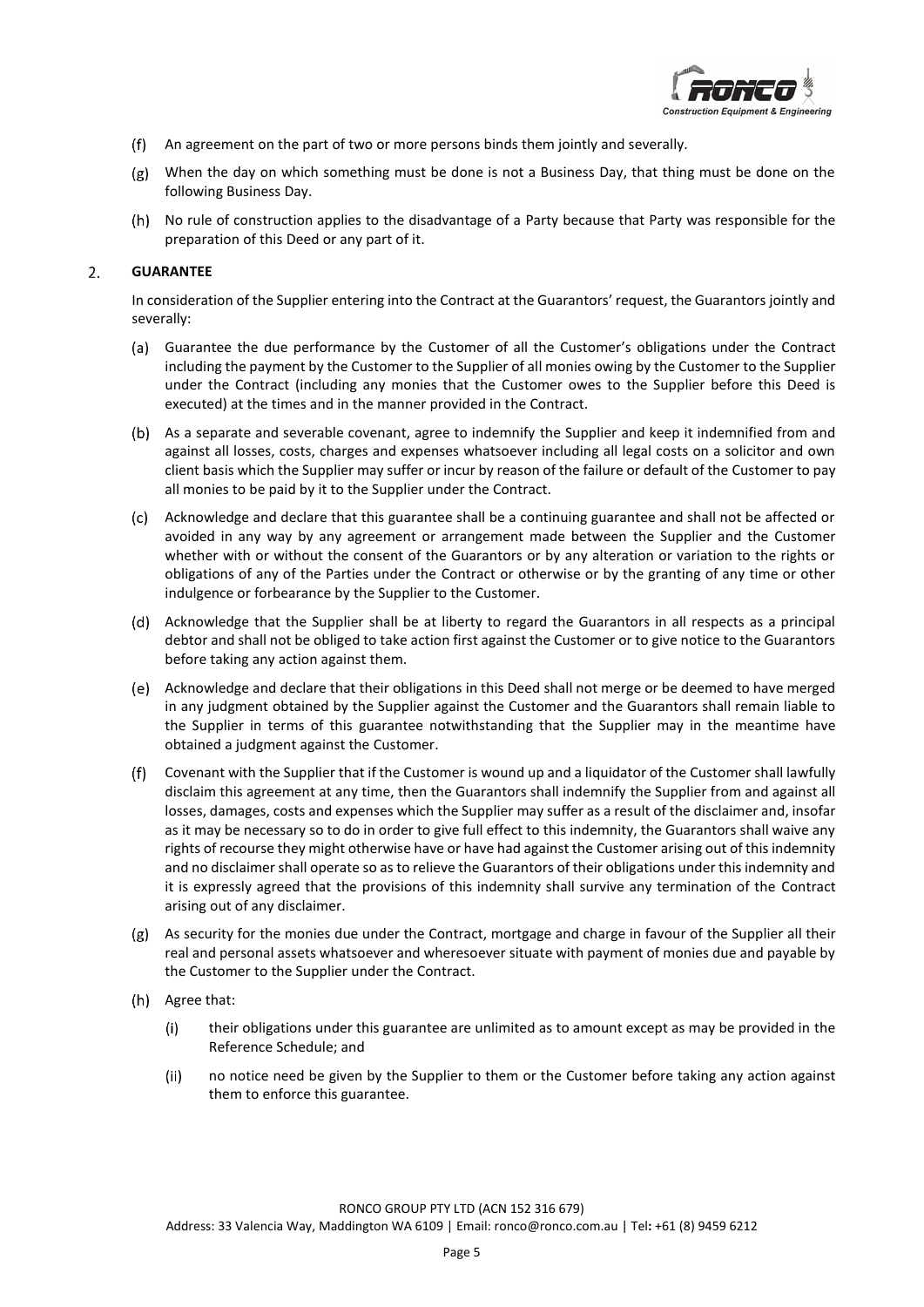

#### $3.$ **SECURITIES**

### **3.1 Personal Property**

- The Guarantors each agree to grant the Supplier a Security Interest in the Guarantors' All Present and After Acquired Personal Property to secure all monies owing by the Customer to the Supplier and the Customer's performance of its obligations under the Contract.
- (b) The Guarantors each acknowledge that this Deed constitutes a Security Agreement for the purposes of the PPSA.
- (c) The Guarantors each accept, acknowledge and agree that:
	- $(i)$ the Supplier can (to the extent permitted by the PPSA), without notice to the Guarantors, affect and maintain a Registration (in any manner that the Supplier considers appropriate) of its Security Interest on the PPSR in relation to any Security Interest contemplated or constituted by this Deed; and
	- $(ii)$ Pursuant to section 275(6) of the PPSA, the Guarantors each agree the Supplier is not required to disclose to an interested person information pertaining to the Supplier's Security Interest unless required to do so pursuant to the PPSA or at law generally.
- (d) The Guarantors each will:
	- $(i)$ sign any documents and/or provide any further information (which information the Guarantors warrant to be complete, accurate and up-to-date in all respects) and/or assistance which the Supplier may reasonably require to enable perfection of its Security Interest or Registration of a Financing Statement or Financing Change Statement on the PPSR;
	- $(ii)$ not register a Financing Change Statement or make a demand to alter the Financing Statement pursuant to section 178 of the PPSA without the prior written consent of the Supplier;
	- $(iii)$ not register, or permit to be registered, a Financing Statement or a Financing Change Statement in respect of a Security Interest contemplated or constituted by this Deed in favour of a third party without the Supplier's prior written consent;
	- $(iv)$ give the Supplier not less than 14 days' written notice of any proposed change in their name (including entity name) and/or any other changes in their details or legal structure (including but not limited to, changes in their address, facsimile number, phone number, email address, trading name or business activities);
	- $(v)$ indemnify the Supplier against any costs the Supplier incurs in perfecting and maintaining its perfected Security Interest under the PPSA pursuant to its rights under this clause 3 and any costs the Supplier may incur in the course of enforcing any of its rights under this Deed, the PPSA or at law generally; and
	- $(vi)$ procure from any persons considered by the Supplier to be relevant to its security position, such agreement and waivers as the Supplier may at any time reasonably require.
- The Guarantors each undertake to:
	- $(i)$ not register a Financing Change Statement in respect of a Security Interest contemplated or constituted by this Deed without the Supplier's prior written consent; and
	- $(ii)$ not register, or permit to be registered, a Financing Statement or a Financing Change Statement in respect of a Security Interest contemplated or constituted by this Deed in favour of a third party without the Supplier's prior written consent.
- If Chapter 4 of the PPSA would otherwise apply to the enforcement of a Security Interest arising in  $(f)$ connection with this Deed to which these terms and conditions apply, the Guarantors each agree that the following provisions of the PPSA will not apply to the enforcement of this Deed:
	- $(i)$ Section 95 (notice of removal of accession) to the extent that it requires the Supplier to give a notice to the Guarantors;

#### RONCO GROUP PTY LTD (ACN 152 316 679)

Address: 33 Valencia Way, Maddington WA 6109 | Email: ronco@ronco.com.au | Tel**:** +61 (8) 9459 6212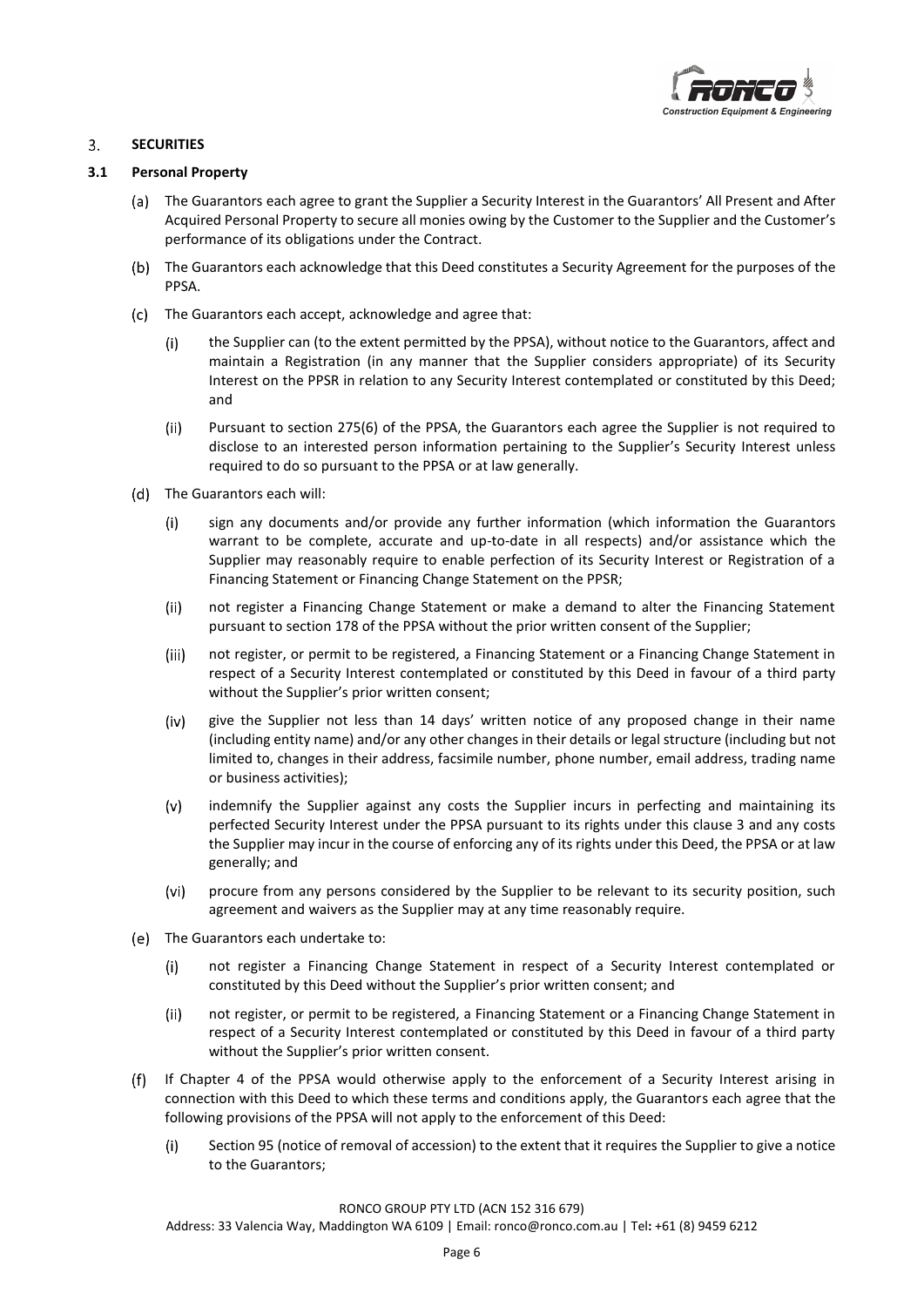

- $(ii)$ Section 96 (when a person with an interest in the whole may retain an accession);
- $(iii)$ Subsection 121(4) (enforcement of liquid assets – notice to grantor);
- Section 125 (obligation to dispose of or retain collateral);  $(iv)$
- $(v)$ Section 130 (notice of disposal of collateral), to the extent that it requires the Supplier to give a notice to the Guarantors;
- $(vi)$ Section 132(3)(d) (contents of statement of account after disposal);
- $(vii)$ Section 132(4) (statement of account if no disposal);
- (viii) Section 135 (notice of retention of collateral);
- $(ix)$ Section 142 (redemption of collateral); and
- $(x)$ Section 143 (reinstatement of security agreement).
- Notices or documents required or permitted to be given to the Supplier for the purposes of the PPSA must be given in accordance with the PPSA.

#### <span id="page-6-0"></span>**3.2 Real Property**

- As security for the Customer's payment of any monies owing to the Supplier and performance of its obligations under the Contract, each of the Guarantors charges in favour of the Supplier all their interests in real property, including but not limited to land (freehold and leasehold), wherever situated which either or both Guarantors now own or which they may own in the future. The Guarantors each acknowledge and agree that the Supplier is entitled to lodge absolute caveats.
- (b) Should the Seller elect to proceed in any manner in accordance with this clause [3.2,](#page-6-0) the Guarantors will each indemnify the Supplier from and against all the Supplier's incurred costs and disbursements including legal costs on a solicitor and own client basis.
- The Guarantors each agree to irrevocably nominate, constitute and appoint the Supplier or the Supplier's nominee as the Guarantor's true and lawful attorney to perform all necessary acts to give effect to the provisions of this claus[e 3.2.](#page-6-0)

#### **GENERAL** 4.

#### **4.1 Waiver**

The non-exercise of or delay in exercising any power or right of a Party does not operate as a waiver of that power or right, nor does any single exercise of a power or right preclude any other or further exercise of it or the exercise of any other power or right.

#### **4.2 Amendment**

This Deed may only be amended or supplemented in writing signed by the Parties.

### **4.3 Further Assurances**

Each of the Parties will do, sign, execute and deliver all deeds, documents, instruments and acts to effectively carry out and give full effect to this Deed and the rights and obligations of the Parties under it.

#### **4.4 Notices**

A notice to be given by a Party to another Party under this Deed shall:

- be in writing;
- be left at or sent by pre-paid ordinary post to that the Party's address or by fax to the Party's fax number provided in this Deed or such other fax number as shall be advised in writing or by email to the Party's email address provided in this Deed or such other email address as shall be advised in writing; and
- be deemed to be served: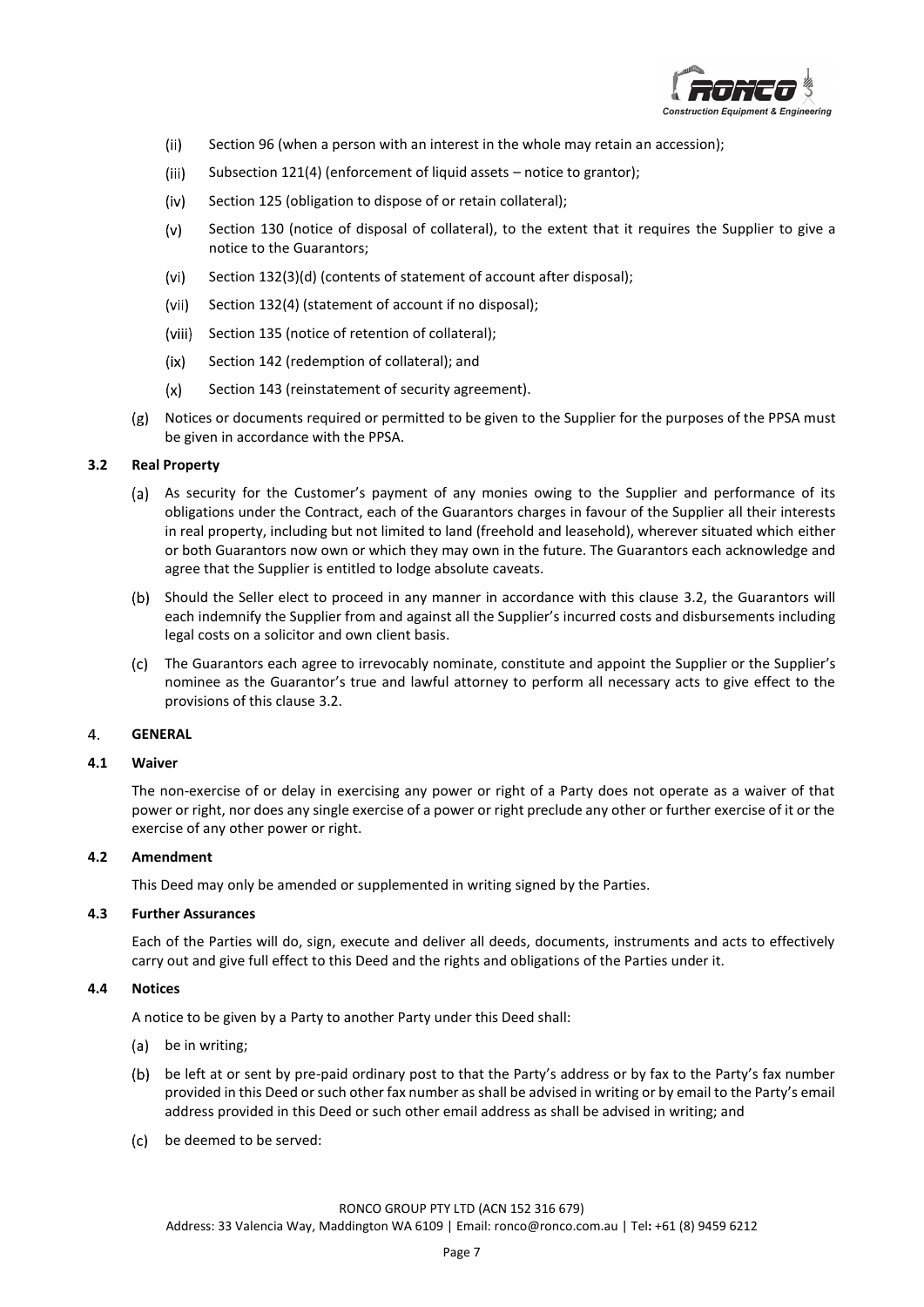

- $(i)$ on the second Business Day after the date on which it was posted – if sent by ordinary pre-paid post addressed to the Party;
- $(ii)$ on the day on which it was sent – if it was sent:
	- by facsimile transmission before or during normal business hours on a Business Day, and a receipt of successful transmission is produced to that effect; or
	- by email transmission before or during normal business hours on a Business Day; or
- $(iii)$ on the next Business Day following the day on which it was sent – if it was sent:
	- by facsimile transmission after normal business hours on a Business Day or on a day other than a Business Day, and a receipt of successful transmission is produced to that effect; or
	- by email transmission after normal business hours on a Business Day or on a day other than a Business Day.

### **4.5 Governing Law**

This Deed shall be governed by and construed according to the law in force in Western Australia and each of the Parties irrevocably and unconditionally submits to the nonexclusive jurisdiction of the courts of Western Australia.

#### **4.6 Costs and Duty**

- Each Party shall pay their own costs of and incidental to the preparation and execution of this Deed and any (a) ancillary documents.
- All duty payable on this Deed and any ancillary documents shall be paid by the Supplier.

#### **4.7 Counterparts**

This Deed may be executed in any number of counterparts each of which is an original (including email copies) and all of which constitutes one and the same instrument.

#### **4.8 Entire Agreement**

This Deed contains the entire understanding of the Parties as to its subject matter and there is no other understanding, agreement, warranty or representation whether express or implied in any way extending, defining or otherwise relating to these provisions or binding on the parties with respect to the matters to which this Deed relates.

#### **4.9 Independent Legal Advice**

The Guarantors acknowledge that:

- (a) this Deed has been delivered to them by the Supplier for signing without any advice on its contents;
- (b) they have been invited to obtain independent legal advice on the Deed;
- (c) they have executed this Deed either with or without such independent legal advice;
- (d) they have read this Deed and understood its contents prior to signing it; and
- (e) they have executed this Deed freely and voluntarily and without any threats or coercion.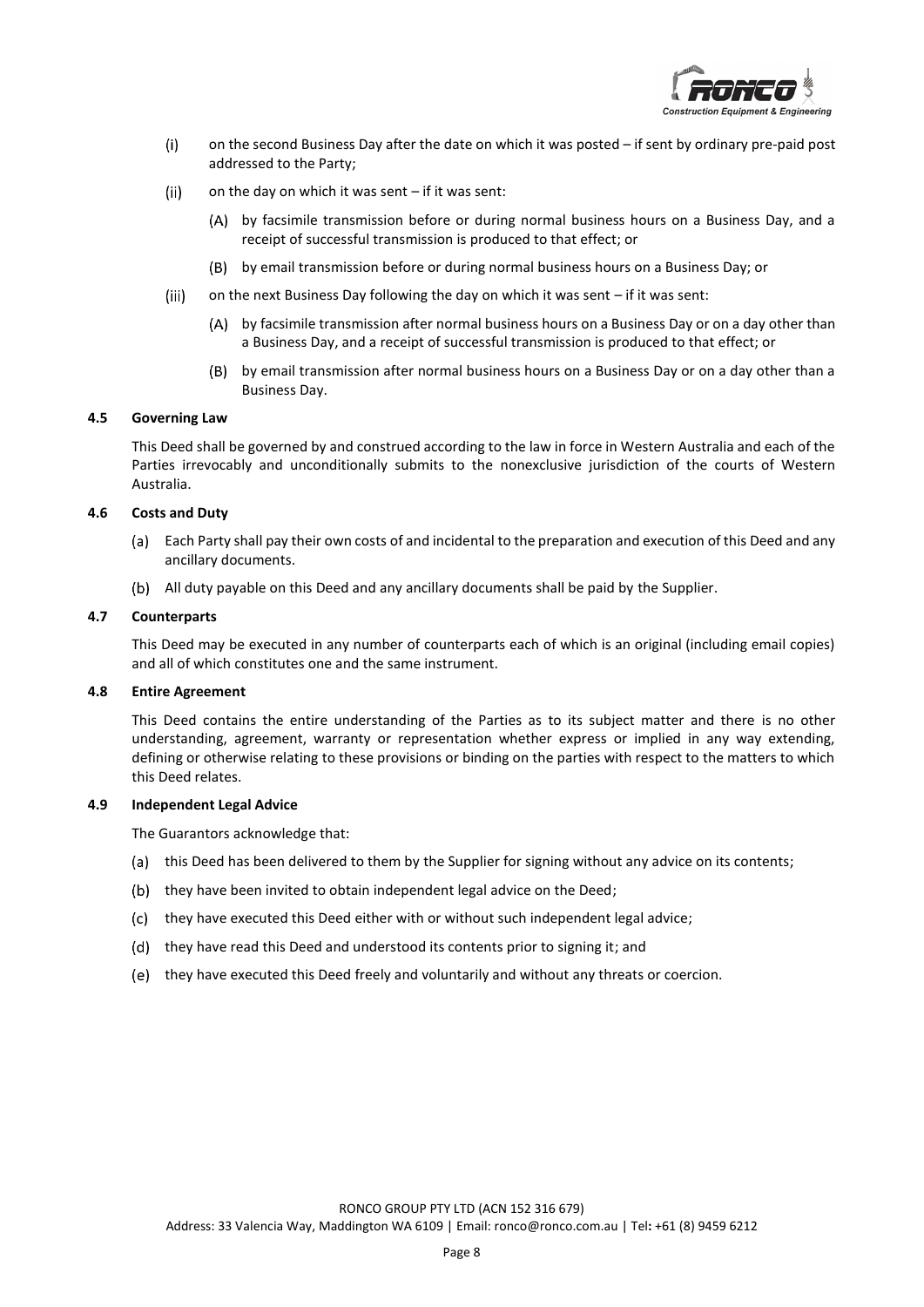

#### EXECUTED as a Deed by the Parties

#### **SUPPLIER**

| Executed by                  |  |
|------------------------------|--|
| <b>RONCO GROUP PTY LTD</b>   |  |
| (ACN 152 316 679)            |  |
| in accordance with s 127     |  |
| of the Corporations Act 2001 |  |
|                              |  |

#### **ROBERT IAN SMITH**

Sole Director/Secretary

#### **GUARANTORS**

#### *If Guarantor is an individual*

| Executed by         |  |
|---------------------|--|
|                     |  |
|                     |  |
| [PRINT NAME]        |  |
| in the presence of: |  |

# *Signature of Guarantor*

Witness' signature

Witness' name (PLEASE PRINT)

Witness' address

Witness' occupation

### *If Guarantor is an individual*

Executed by  $\qquad \qquad$  ) [PRINT NAME] ) in the presence of:  $\qquad \qquad$  )

*Signature of Guarantor*

Witness' signature

Witness' name (PLEASE PRINT)

Witness' address

------------------------------............... Witness' occupation *If Guarantor is a corporate entity*

> RONCO GROUP PTY LTD (ACN 152 316 679) Address: 33 Valencia Way, Maddington WA 6109 | Email: ronco@ronco.com.au | Tel**:** +61 (8) 9459 6212

) )